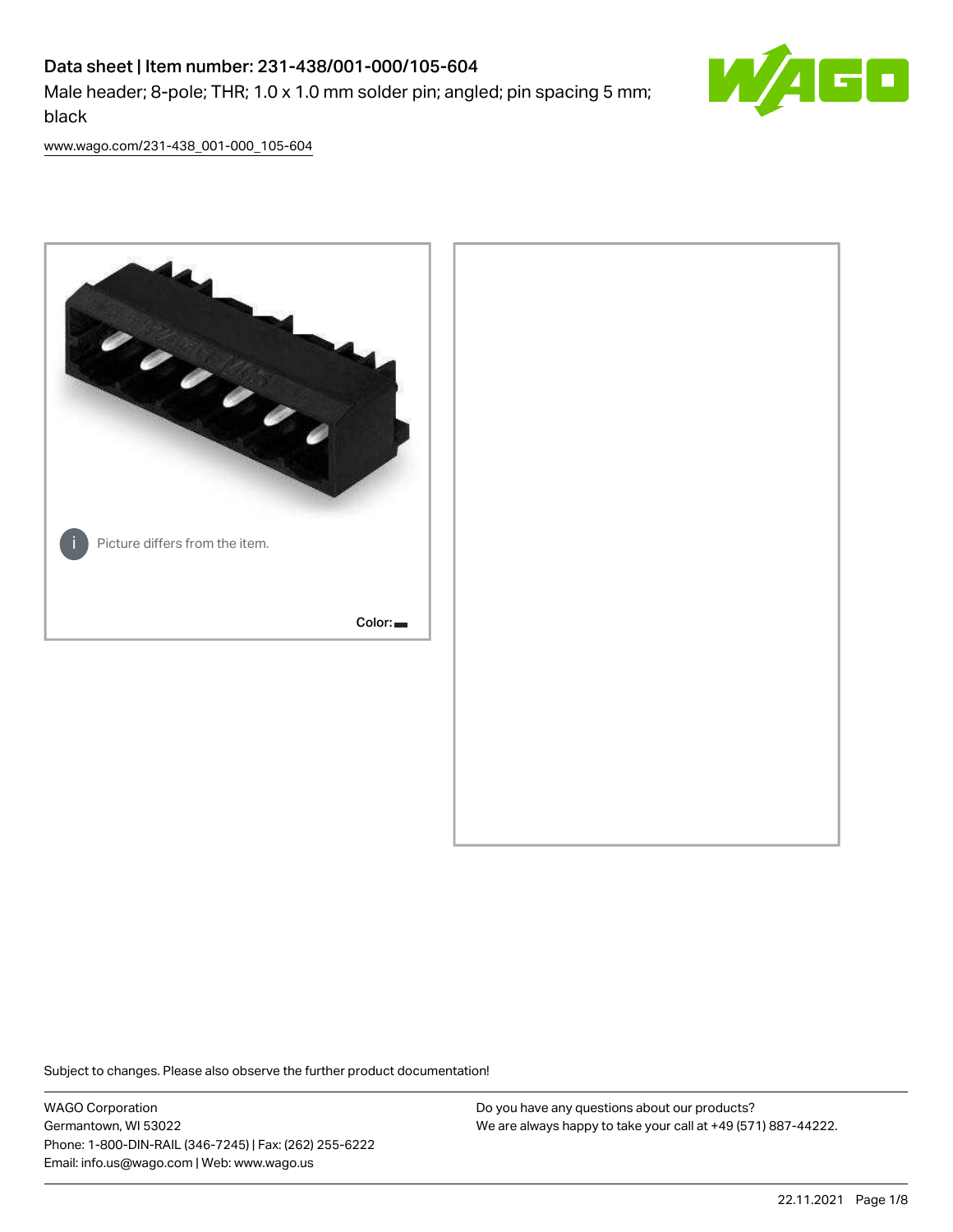

```
Dimensions in mm
```

```
L = (pole no. -1) x pin spacing +8.2 mm
```
 $L_1 = L + 4.8$  mm

```
L_2 = L_1 + 7.2 mm
```
## Item description

- **THR** male headers for reflow soldering in SMT applications
- $\blacksquare$ Available in tape-and-reel packaging for automated pick-and-place PCB assembly
- $\blacksquare$ Also available in bulk packaging for manual placement
- $\blacksquare$ Male headers may be mounted horizontally or vertically

Subject to changes. Please also observe the further product documentation!

WAGO Corporation Germantown, WI 53022 Phone: 1-800-DIN-RAIL (346-7245) | Fax: (262) 255-6222 Email: info.us@wago.com | Web: www.wago.us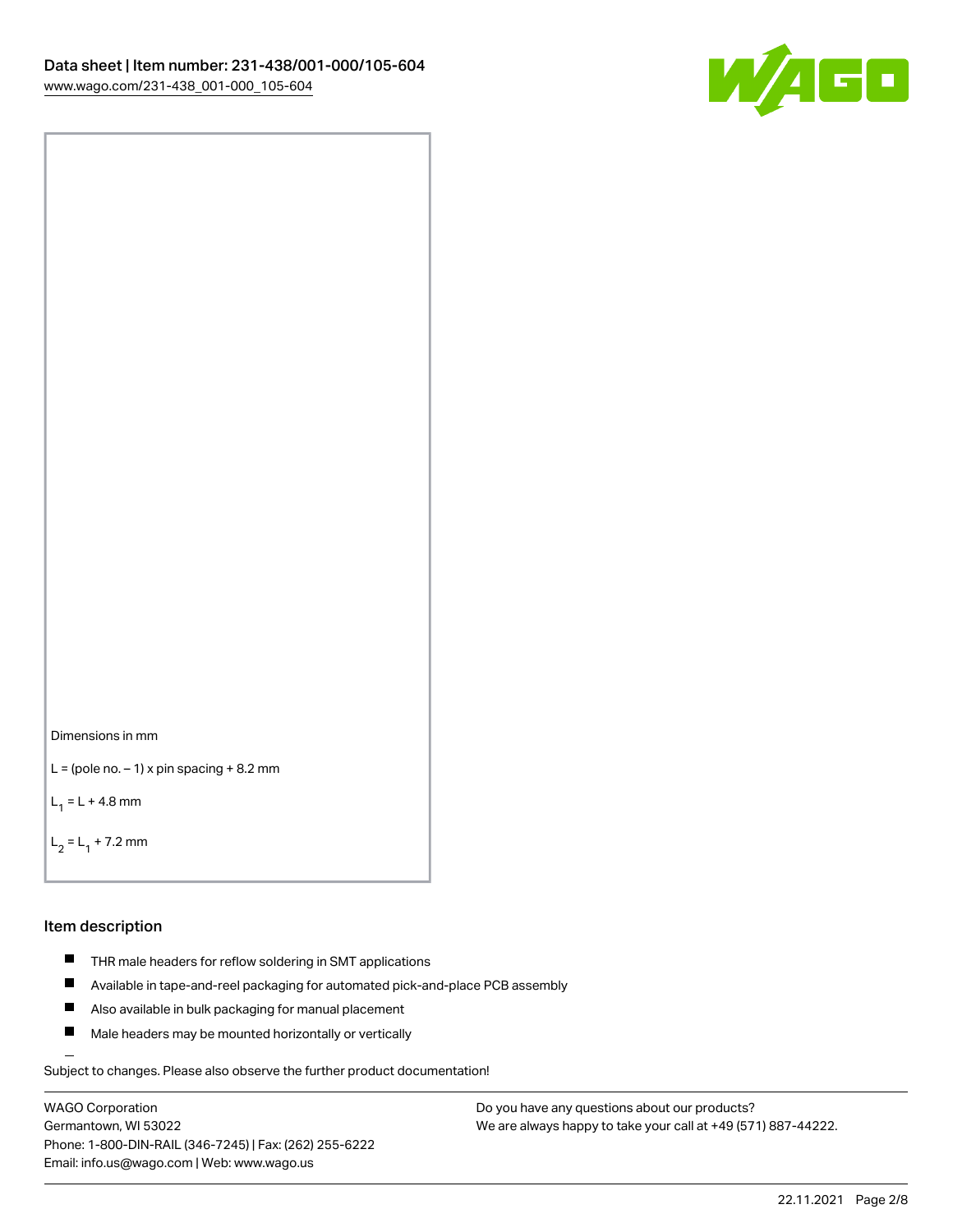

**Now With coding fingers** 

## Data Notes

| Safety information 1 | The <i>MCS - MULTI CONNECTION SYSTEM</i> includes connectors<br>without breaking capacity in accordance with DIN EN 61984. When<br>used as intended, these connectors must not be connected<br>/disconnected when live or under load. The circuit design should<br>ensure header pins, which can be touched, are not live when<br>unmated. |
|----------------------|--------------------------------------------------------------------------------------------------------------------------------------------------------------------------------------------------------------------------------------------------------------------------------------------------------------------------------------------|
| Variants:            | Other pole numbers<br>Gold-plated or partially gold-plated contact surfaces<br>Other versions (or variants) can be requested from WAGO Sales or<br>configured at https://configurator.wago.com/                                                                                                                                            |

## Electrical data

## IEC Approvals

| Ratings per                 | IEC/EN 60664-1                                            |
|-----------------------------|-----------------------------------------------------------|
| Rated voltage (III / 3)     | 320 V                                                     |
| Rated surge voltage (III/3) | 4 <sub>kV</sub>                                           |
| Rated voltage (III/2)       | 320 V                                                     |
| Rated surge voltage (III/2) | 4 <sub>kV</sub>                                           |
| Nominal voltage (II/2)      | 630 V                                                     |
| Rated surge voltage (II/2)  | 4 <sub>k</sub> V                                          |
| Rated current               | 12A                                                       |
| Legend (ratings)            | (III / 2) ≙ Overvoltage category III / Pollution degree 2 |

## UL Approvals

| Approvals per                  | UL 1059 |
|--------------------------------|---------|
| Rated voltage UL (Use Group B) | 300 V   |
| Rated current UL (Use Group B) | 10 A    |
| Rated voltage UL (Use Group D) | 300 V   |
| Rated current UL (Use Group D) | 10 A    |

## Ratings per UL

| Rated voltage UL 1977 | 600 V |
|-----------------------|-------|
| Rated current UL 1977 | 10 A  |

Subject to changes. Please also observe the further product documentation!

| <b>WAGO Corporation</b>                                | Do you have any questions about our products?                 |
|--------------------------------------------------------|---------------------------------------------------------------|
| Germantown, WI 53022                                   | We are always happy to take your call at +49 (571) 887-44222. |
| Phone: 1-800-DIN-RAIL (346-7245)   Fax: (262) 255-6222 |                                                               |
| Email: info.us@wago.com   Web: www.wago.us             |                                                               |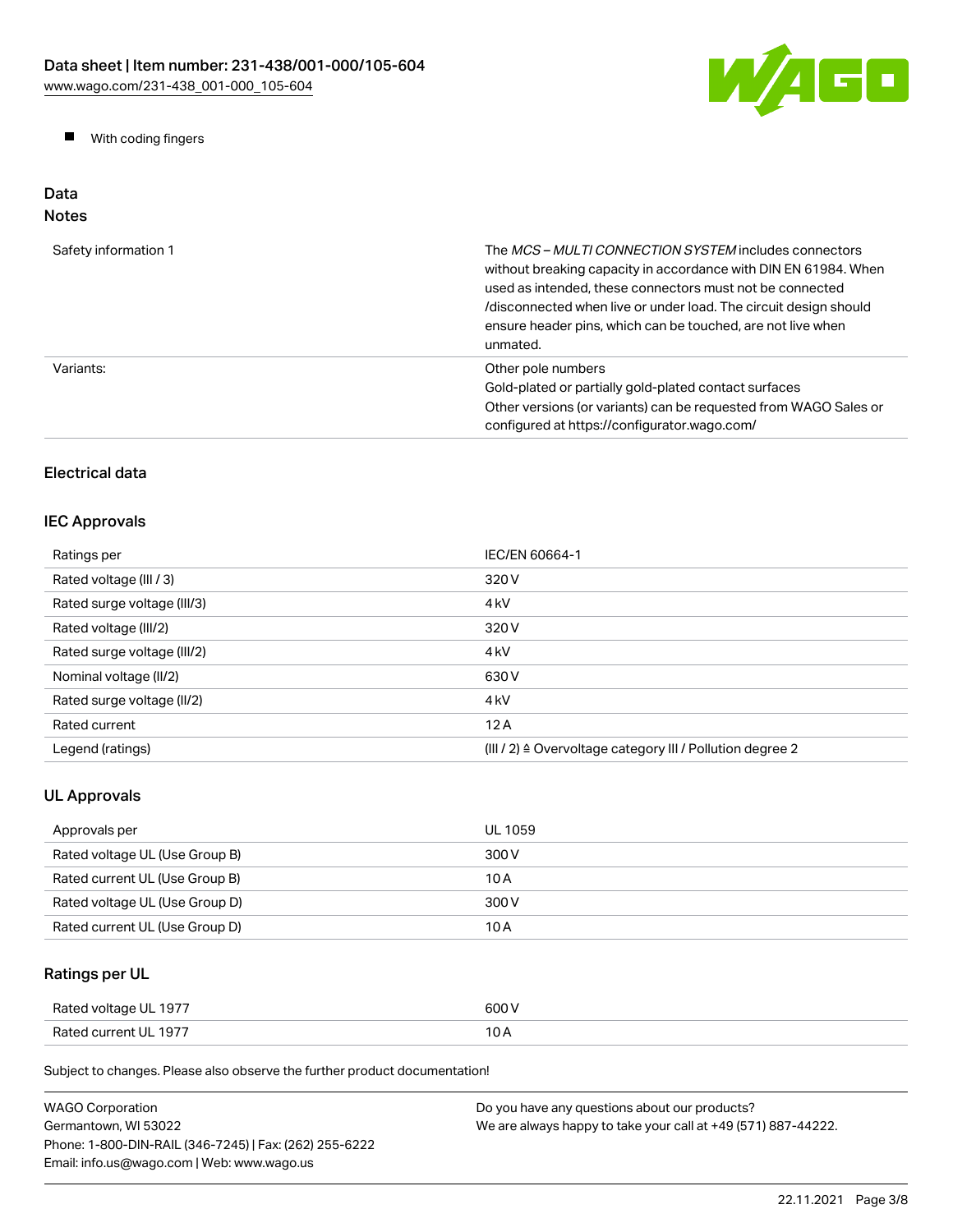

# CSA Approvals

| Approvals per                      | <b>CSA</b>           |
|------------------------------------|----------------------|
| Rated voltage CSA (Use Group B)    | 300V                 |
| Rated current CSA (Use Group B)    | 10A                  |
| Rated voltage CSA (Use Group D)    | 300V                 |
| Rated current CSA (Use Group D)    | 10A                  |
| <b>Connection data</b>             |                      |
| Total number of potentials         | 8                    |
| Number of connection types         | 1                    |
| Number of levels                   | $\mathbf{1}$         |
| <b>Connection 1</b>                |                      |
| Number of poles                    | 8                    |
| Physical data                      |                      |
| Pin spacing                        | 5 mm / 0.197 inch    |
| Width                              | 43.2 mm / 1.701 inch |
| Height                             | 10.8 mm / 0.425 inch |
| Height from the surface            | 8.4 mm / 0.331 inch  |
| Depth                              | 12 mm / 0.472 inch   |
| Solder pin length                  | $2.4 \, \text{mm}$   |
| Solder pin dimensions              | $1 \times 1$ mm      |
| Plated through-hole diameter (THR) | $1.4$ $(+0.1)$ mm    |
| Plug-in connection                 |                      |

| Contact type (pluggable connector) | Male connector/plug |
|------------------------------------|---------------------|
| Connector (connection type)        | for PCB             |
| Mismating protection               | No                  |
| Mating direction to the PCB        | 0°                  |
| Locking of plug-in connection      | Without             |

## PCB contact

| PCB Contact            | THR                                      |
|------------------------|------------------------------------------|
| Solder pin arrangement | over the entire male connector (in-line) |

Subject to changes. Please also observe the further product documentation!

| <b>WAGO Corporation</b>                                | Do you have any questions about our products?                 |
|--------------------------------------------------------|---------------------------------------------------------------|
| Germantown. WI 53022                                   | We are always happy to take your call at +49 (571) 887-44222. |
| Phone: 1-800-DIN-RAIL (346-7245)   Fax: (262) 255-6222 |                                                               |
| Email: info.us@wago.com   Web: www.wago.us             |                                                               |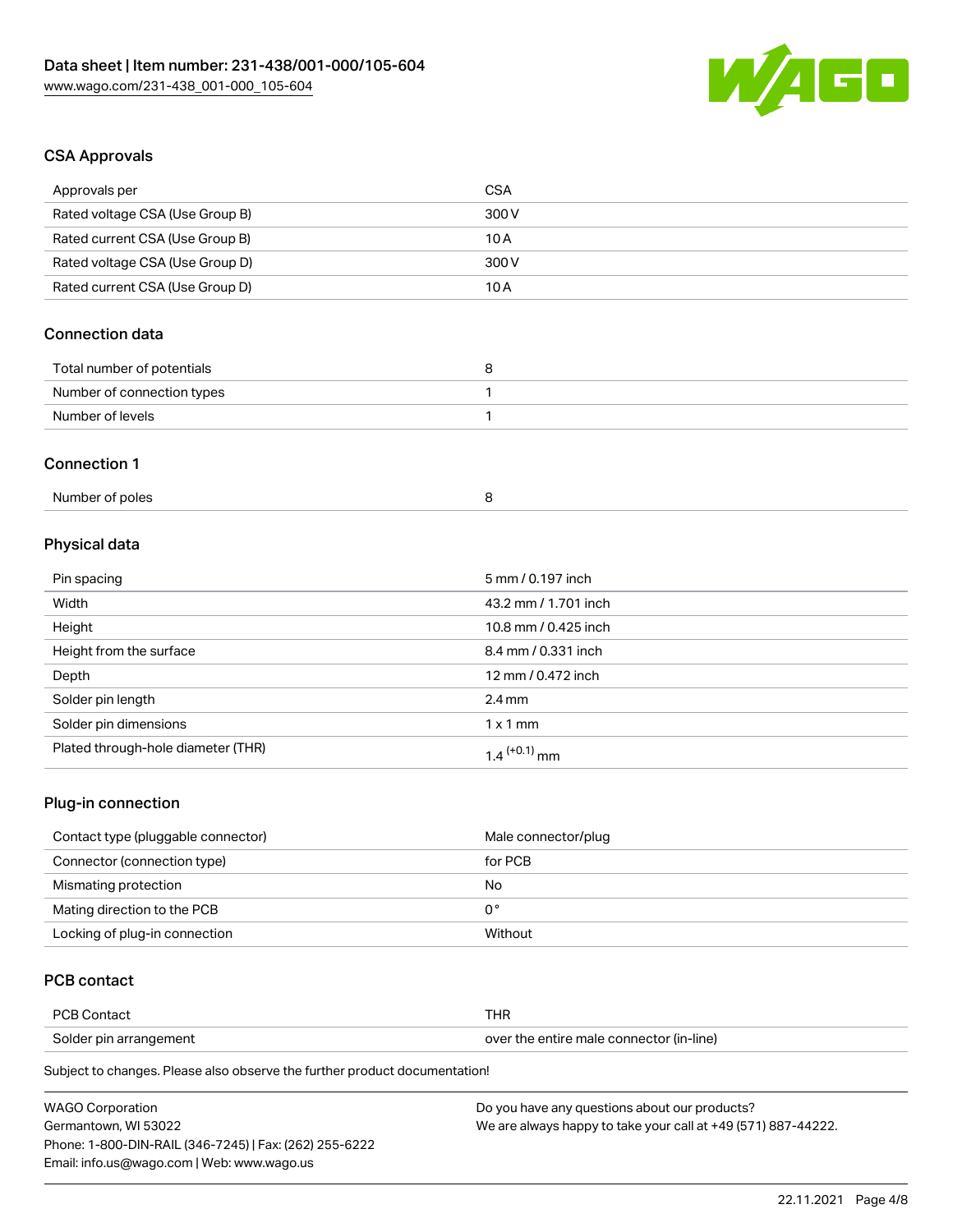

Number of solder pins per potential 1

## Material data

| Color                       | black                                   |
|-----------------------------|-----------------------------------------|
| Material group              |                                         |
| Insulation material         | Polyphthalamide (PPA GF)                |
| Flammability class per UL94 | V <sub>0</sub>                          |
| Contact material            | Electrolytic copper ( $E_{\text{Cu}}$ ) |
| Contact plating             | tin-plated                              |
| Fire load                   | $0.058$ MJ                              |
| Weight                      | 3 <sub>g</sub>                          |

## Environmental requirements

Limit temperature range  $-60... +100 °C$ 

## Commercial data

| Product Group         | 3 (Multi Conn. System) |
|-----------------------|------------------------|
| PU (SPU)              | 100 Stück              |
| Packaging type        | box                    |
| Country of origin     | PL                     |
| <b>GTIN</b>           | 4044918988728          |
| Customs tariff number | 8536694040             |

## Approvals / Certificates

#### Country specific Approvals

| Logo | Approval                               | <b>Additional Approval Text</b> | Certificate<br>name |
|------|----------------------------------------|---------------------------------|---------------------|
|      | CВ<br>DEKRA Certification B.V.         | IEC 61984                       | NL-39756            |
|      | <b>CSA</b><br>DEKRA Certification B.V. | C <sub>22.2</sub>               | LR 18677-<br>25     |

### Ship Approvals

|      | <b>ABS</b> |                          | ∙ש ו          |
|------|------------|--------------------------|---------------|
| Logo | Approval   | Additional Approval Text | name          |
|      |            |                          | ∵ertificare i |

Subject to changes. Please also observe the further product documentation!

| <b>WAGO Corporation</b>                                | Do you have any questions about our products?                 |  |  |  |
|--------------------------------------------------------|---------------------------------------------------------------|--|--|--|
| Germantown, WI 53022                                   | We are always happy to take your call at +49 (571) 887-44222. |  |  |  |
| Phone: 1-800-DIN-RAIL (346-7245)   Fax: (262) 255-6222 |                                                               |  |  |  |
| Email: info.us@wago.com   Web: www.wago.us             |                                                               |  |  |  |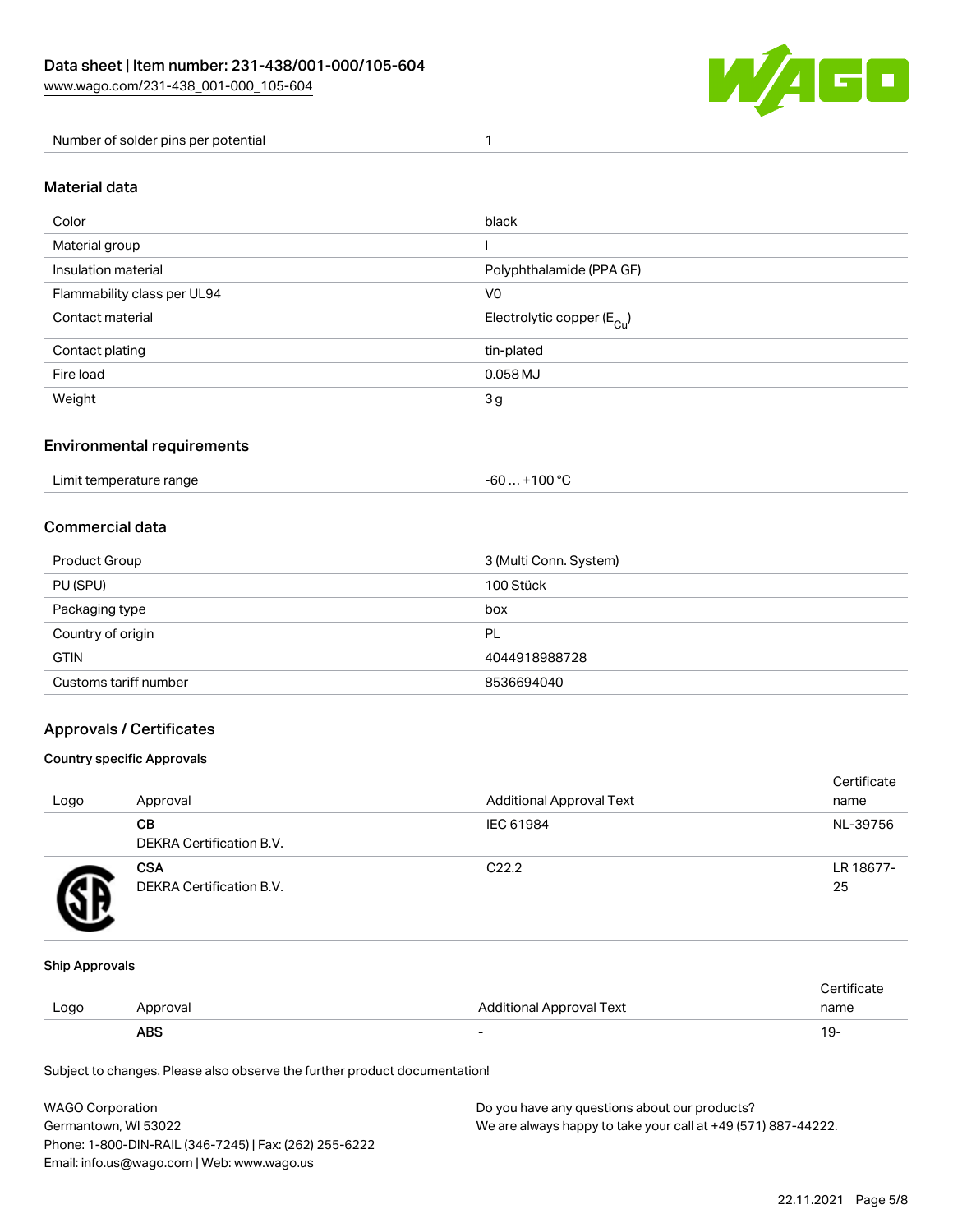



American Bureau of Shipping National American Bureau of Shipping HG1869876-

| UL-Approvals |  |  |
|--------------|--|--|
|              |  |  |

|                            |                                      |                                 | Certificate |
|----------------------------|--------------------------------------|---------------------------------|-------------|
| Logo                       | Approval                             | <b>Additional Approval Text</b> | name        |
|                            | UL<br>Underwriters Laboratories Inc. | UL 1059                         | E45172      |
| $\boldsymbol{H}$           |                                      |                                 |             |
|                            | <b>UR</b>                            | <b>UL 1977</b>                  | E45171      |
| $\boldsymbol{\mathcal{P}}$ | Underwriters Laboratories Inc.       |                                 |             |

## Counterpart

| Item no.23 |
|------------|
| Female plu |
|            |

81-108/026-000 Female plug; 8-pole; 12 AWG max; pin spacing 5 mm; 1 conductor per pole; gray [www.wago.com/231-108/026-000](https://www.wago.com/231-108/026-000)

## Optional accessories

| Coding             |                                                                  |                      |  |
|--------------------|------------------------------------------------------------------|----------------------|--|
| Intermediate plate |                                                                  |                      |  |
|                    | Item no.: 231-500<br>Spacer; for formation of groups; light gray | www.wago.com/231-500 |  |
| Coding             |                                                                  |                      |  |
| <b>COLLEGE</b>     | Item no.: 231-129<br>Coding key; snap-on type; light gray        | www.wago.com/231-129 |  |

## Downloads Documentation

| <b>Additional Information</b><br>Technical explanations | 2019 Apr 3 | pdf<br>2.0 MB   | Download |
|---------------------------------------------------------|------------|-----------------|----------|
| THR Soldering Process                                   |            | pdf<br>548.2 kB | Download |

Subject to changes. Please also observe the further product documentation!

WAGO Corporation Germantown, WI 53022 Phone: 1-800-DIN-RAIL (346-7245) | Fax: (262) 255-6222 Email: info.us@wago.com | Web: www.wago.us Do you have any questions about our products? We are always happy to take your call at +49 (571) 887-44222.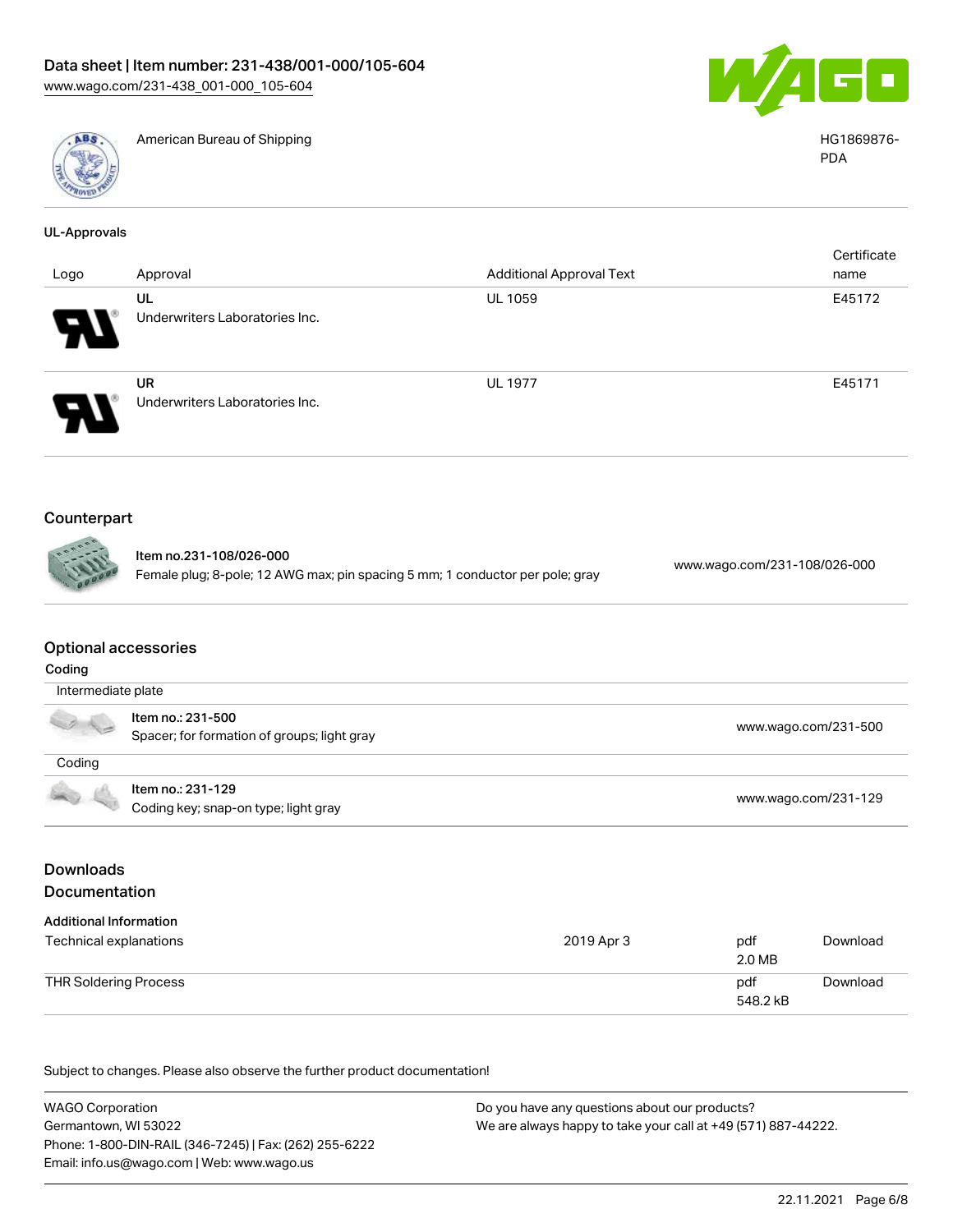

## CAD files

#### CAE data

|                                              | EPLAN Data Portal 231-438/001-000/105-604                                                                                                                              | <b>URL</b> | Download |
|----------------------------------------------|------------------------------------------------------------------------------------------------------------------------------------------------------------------------|------------|----------|
| PCB Design                                   |                                                                                                                                                                        |            |          |
| Symbol and Footprint 231-438/001-000/105-604 |                                                                                                                                                                        | <b>URL</b> | Download |
|                                              | CAx data for your PCB design, consisting of "schematic symbols and PCB footprints",<br>allow easy integration of the WAGO component into your development environment. |            |          |
|                                              | Supported formats:                                                                                                                                                     |            |          |
| ш                                            | Accel EDA 14 & 15                                                                                                                                                      |            |          |
| ш                                            | Altium 6 to current version                                                                                                                                            |            |          |
| ш                                            | Cadence Allegro                                                                                                                                                        |            |          |
| ш                                            | DesignSpark                                                                                                                                                            |            |          |
| ш                                            | Eagle Libraries                                                                                                                                                        |            |          |
| ш                                            | KiCad                                                                                                                                                                  |            |          |
| ш                                            | Mentor Graphics BoardStation                                                                                                                                           |            |          |
| ш                                            | Mentor Graphics Design Architect                                                                                                                                       |            |          |
| ш                                            | Mentor Graphics Design Expedition 99 and 2000                                                                                                                          |            |          |
| ш                                            | OrCAD 9.X PCB and Capture                                                                                                                                              |            |          |
| ш                                            | PADS PowerPCB 3, 3.5, 4.X, and 5.X                                                                                                                                     |            |          |
| ш                                            | PADS PowerPCB and PowerLogic 3.0                                                                                                                                       |            |          |
| ш                                            | PCAD 2000, 2001, 2002, 2004, and 2006                                                                                                                                  |            |          |
| ш                                            | Pulsonix 8.5 or newer                                                                                                                                                  |            |          |
| Ш                                            | <b>STL</b>                                                                                                                                                             |            |          |
| ш                                            | 3D STEP                                                                                                                                                                |            |          |
| Ш                                            | <b>TARGET 3001!</b>                                                                                                                                                    |            |          |
| ш                                            | View Logic ViewDraw                                                                                                                                                    |            |          |
|                                              | Quadcept                                                                                                                                                               |            |          |
| ш                                            | Zuken CadStar 3 and 4                                                                                                                                                  |            |          |
| ш                                            | Zuken CR-5000 and CR-8000                                                                                                                                              |            |          |
|                                              | PCB Component Libraries (EDA), PCB CAD Library Ultra Librarian                                                                                                         |            |          |

## Environmental Product Compliance

## Compliance Search

Subject to changes. Please also observe the further product documentation!

WAGO Corporation Germantown, WI 53022 Phone: 1-800-DIN-RAIL (346-7245) | Fax: (262) 255-6222 Email: info.us@wago.com | Web: www.wago.us